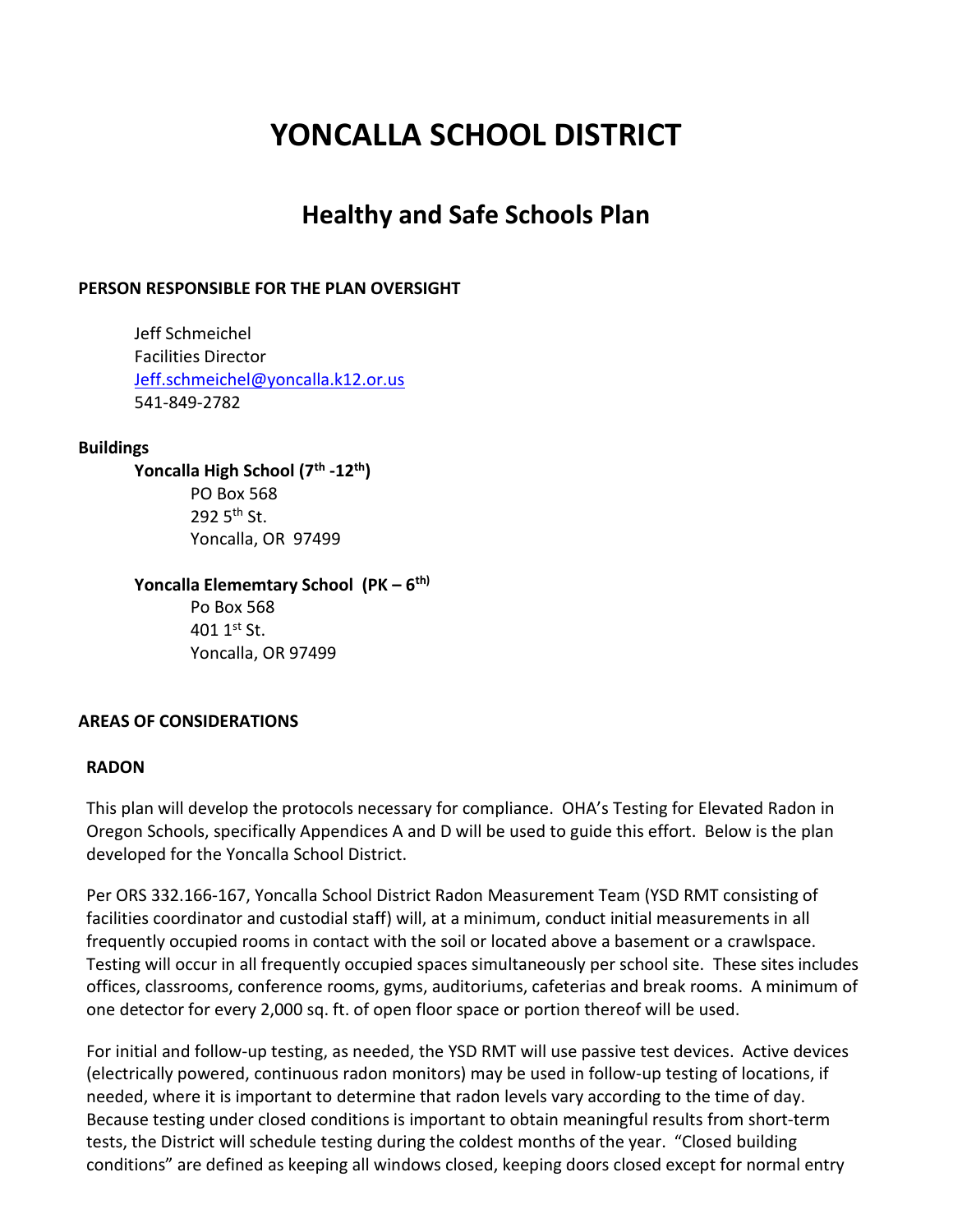and exit, and not operating fans or other machines which bring in air from outside. Fans that are part of a radon-reduction system or small exhaust fans operating for only short periods of time may run during the test. Testing will occur between October and March in any given school year. Short term testing will be used with passive test kits will be used in "closed building conditions." Test kits will be placed during weekdays with HVAC (heating, ventilation, air conditioning) systems operating as they do normally. The following is a detailed protocol instruction checklist:

- 1. A Test Kit Placement Log and a Test Kit Location Floor Plan will be prepared for each school in which radon measurements are made. Schools will use their emergency/fire escape plan as a template. Test kit location will be accurately recorded on both a Log and Floor Plan. Test kits or testing services will meet the current requirements of the national certifying organizations, National Radon Proficiency Program (NRPP, [www.nrpp.info\)](file:///C:/Users/jeleonh/AppData/Local/Microsoft/Windows/Temporary%20Internet%20Files/Content.Outlook/ZY6HU7ZX/www.nrpp.info) or the National Radon Safety Board (NRSB, [www.nrsb.org\)](file:///C:/Users/jeleonh/AppData/Local/Microsoft/Windows/Temporary%20Internet%20Files/Content.Outlook/ZY6HU7ZX/www.nrsb.org). Testing will be done following the directions on the test kit.
- 2. Per ORS 332.166-167, YSD RMT will, at a minimum, conduct initial measurements in all frequently occupied rooms in contact with the soil or located above a basement or a crawlspace. Room examples include offices, classrooms, conference rooms, gyms, auditoriums, cafeterias and break rooms.
- 3. The number of test kits used to measure radon (detectors) will be determined by counting the number of appropriate rooms. One detector kit is used for each room that is 2,000 square feet or less. Additional test kits are needed for larger rooms.
- 4. Added to this number will be the test kits needed for Quality Assurance purposes.
- 5. Test kits will be placed in all rooms in contact with the soil or located above a basement or crawlspace that are frequently occupied by students and school staff.
- 6. Testing will occur during the time that students and teachers are normally present (during weekdays).
- 7. In addition to placing detectors, additional test kits will be provided to serve as quality assurance measures (duplicate, blank, and spike measurements). Quality Assurance procedures will be conducted as described in OHA's Testing for Elevated Radon in Oregon [Schools.](https://public.health.oregon.gov/HealthyEnvironments/HealthyNeighborhoods/RadonGas/Documents/ORv1FINAL-pubs_Testing%20for%20Elevated%20Radon%20in%20Oregon%20Schools%202016.pdf)
- 8. All test kits placed in the school site (detectors, duplicates, and blanks) will be noted on the Device Placement Log and Floor Plan by their serial number.
- 9.Test kits will be placed.
	- a. Where they are least likely to be disturbed or covered up.
	- b. At least three feet from doors, windows to outside or ventilation ducts.
	- c. At least one foot from exterior walls.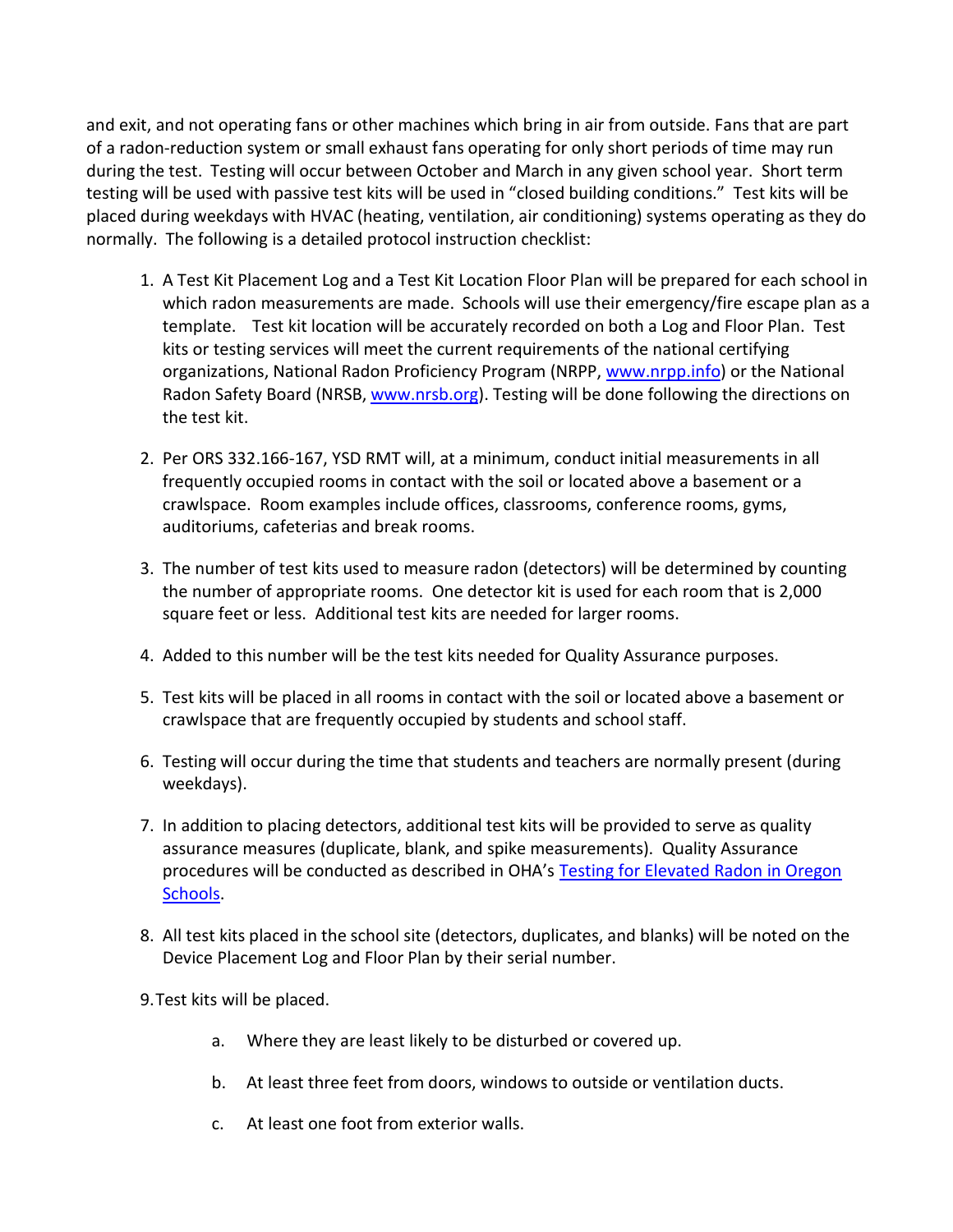- d. At least 20 inches to six feet from floor.
- e. About every 2,000 square feet for large spaces (e.g., a 3500 square foot gymnasium would require two test kits)

Along with the five-item placement protocol above, YSD MRT can simply place the test kit on the teacher's desk or up on a bookshelf, out of the way of students. To prevent tampering, kits may be suspended from a wall or ceiling (using string and thumb-tack/tape). If they are suspended, they will be 20 inches to 6 feet above the floor, at least 1 foot below the ceiling.

10. Test kits will **NOT** be placed:

- a. Where they are least likely to be disturbed or covered up.
- b. At least three feet from doors, windows to outside or ventilation ducts.
- c. At least one foot from exterior walls.
- d. At least 20 inches to six feet from floor.
- e. About every 2,000 square feet for large spaces (e.g., a 3500 square foot gymnasium would require two test kits)

Along with the five-item placement protocol above, YSD MRT can simply place the test kit on the teacher's desk or up on a bookshelf, out of the way of students. To prevent tampering, kits may be suspended from a wall or ceiling (using string and thumb-tack/tape). If they are suspended, they will be 20 inches to 6 feet above the floor, at least 1 foot below the ceiling.

11. Test kits will **NOT** be placed:

- a. Near drafts resulting from heating, ventilating vents, air conditioning vents, fans, doors, and windows;
- b. In direct sunlight;
- c. In areas of high humidity such as bathrooms, kitchens, laundry rooms, etc.;
- d. Where they may be disturbed at any time during the test.

12. Testing with short-term test kits will be used under closed conditions (closed windows/doors except for normal exit/entry).

a. Closed conditions: Short-term tests will be made under closed conditions in order to obtain more representative and reproducible results. Open windows and doors permit the movement of outdoor air into a room. When closed conditions in a room are not maintained during testing, the subsequent dilution of radon gas by outdoor air may produce a measurement result that falls below the action level in a room that actually has a potential for an elevated radon level. Schools shall only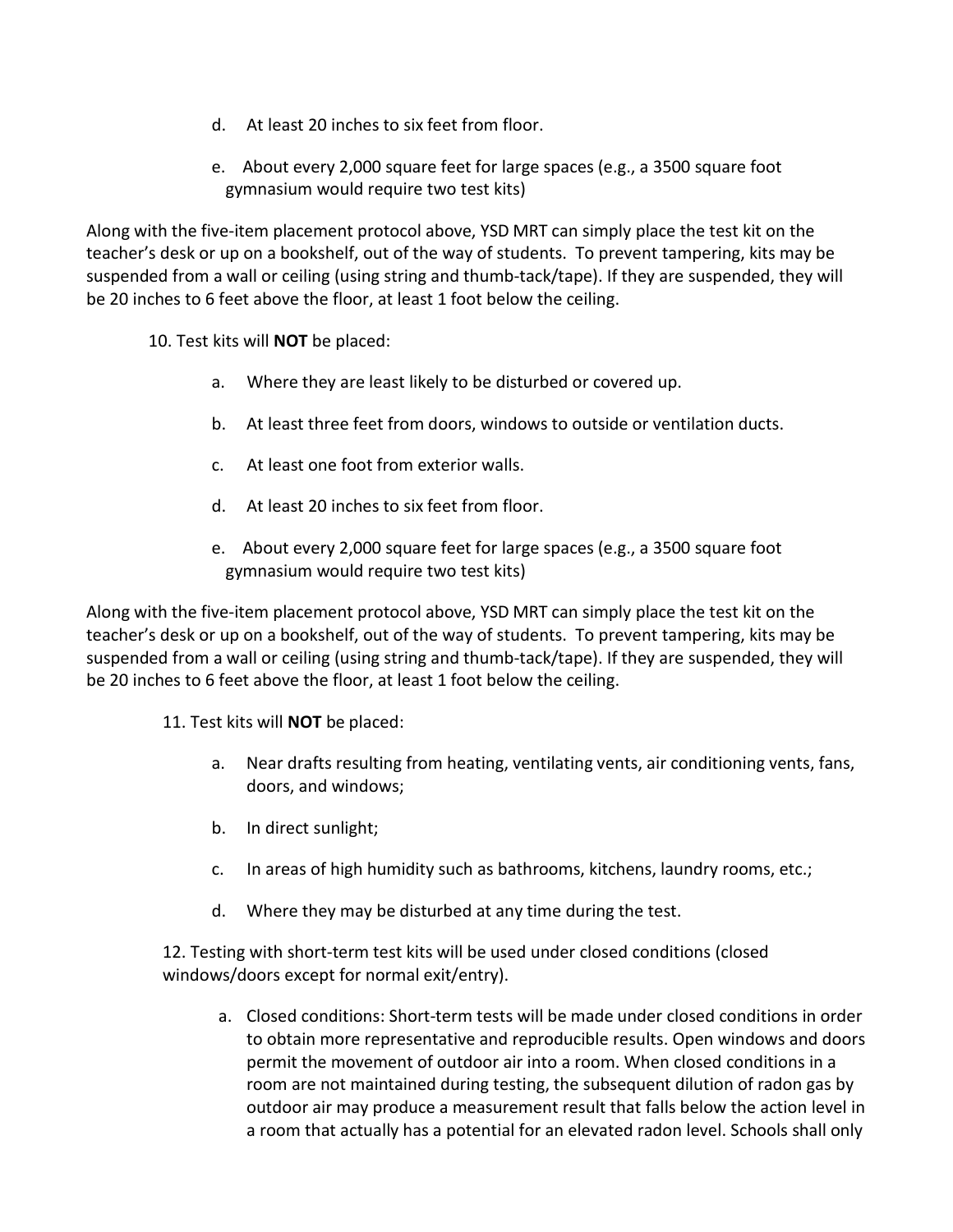be tested for radon during periods when the HVAC system is operating as it does normally.

- b. All external doors will be closed except for normal use structural and weatherization defects need to be repaired prior to testing.
- c. Closed conditions will be verified when placing and retrieving test kits.
- 13. Short-term test kits will be placed during colder months (October through March).
	- a. Colder months: Because testing under closed conditions is important to obtain meaningful results from short-term tests, the District will schedule testing during the coldest months of the year. During these months, windows and exterior doors are more likely to be closed. In addition, the heating system is more likely to be operating. This usually results in the reduced intake of outside air. Moreover, studies of seasonal variations of radon measurements in schools found that shortterm measurements may more likely reflect the average radon level in a room for the school year when taken during the winter heating season.
	- b. The District will check and document local weather forecasts prior to placing test kits. Do not conduct short-term measurements (2-5 days) during severe storms or period of high winds. The definition of severe storm by the National Weather Service is one that generates winds of 58 mph and/or ¾ inch diameter hail and may produce tornadoes.

14. Test Kits will be placed during weekdays with HVAC (heating, ventilation, air conditioning) systems operating as they do normally.

# Proposed timeline:

Monday morning – Place kits (detectors/duplicates/blanks) per Test Kit Placement Log created for school. Record data, as needed, on Log.

Thursday morning – Pick up kits, record as needed, ship with (previously requested & received) spiked test kits to Radon Measurement Laboratory.

- a. Air conditioning systems that recycle interior air may be operated.
- b. Window air conditioning units may be operated in a re-circulating mode, but must be greater than 20 feet from the test kit.
- c. Ceiling fans, portable humidifiers, dehumidifiers and air filters will be more than 20 feet from the test kit.
- d. Portable window fans will be removed or sealed in place.
- e. Fireplaces or combustion appliances (except for water heaters/cooking appliances) may not be used unless they are the primary source of heat for the building.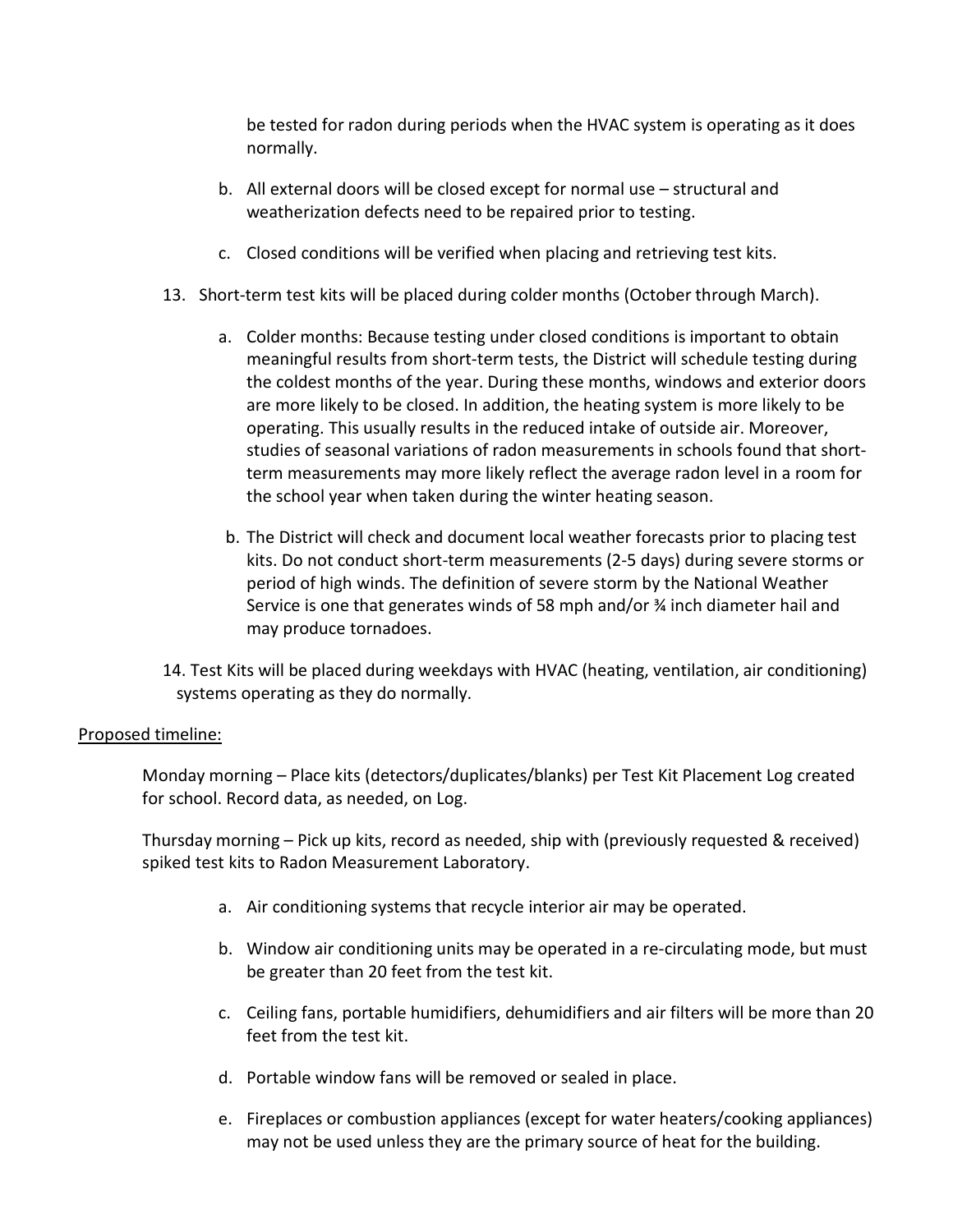- f. If radon mitigation systems are in place in the school, they will be functioning.
- 15. The District will not conduct initial measurements under the following conditions:
	- a. During abnormal weather or barometric conditions (e.g., storms and high winds). If major weather or barometric changes are expected testing will be postponed 2 to 5-days, as USEPA studies show that barometric changes affect indoor radon concentrations. For example, radon concentrations can increase with a sudden drop in barometric pressure associated with storms.
	- b. During structural changes to a school building and/or the renovation of the building's envelope or replacement of the HVAC system
- 16. After receiving the results of the initial testing, YSD RMT will follow the "Interpreting initial results" section of the OHA's Testing for Elevated Radon in Oregon Schools.

# Follow-up Measurements

Follow-up testing (in rooms with initial short-term measurement of 4.0 pCi/L or higher) will start within one month after receiving the initial test results. Follow-up testing will be made in the same location in a room. When conducting follow-up testing using short-term methods will be done in the same conditions as the initial measurement. Follow-up testing using passive short-term test kits will follow the same Quality Assurance procedures and requirements (i.e. percentages of duplicates/blanks/spikes), including quality assurance calculations. Follow directions under Radon Test Placement Strategy and Protocol Checklist and Test Kit Placement again.

# Report of Results and Distribution

Per ORS 332.166-167 Yoncalla School District shall make all test results available: to the district's school board; the Oregon Health Authority (to post on its website), and readily available to parents, guardians, students, school employees, school volunteers, administrators and community representatives at the school office, district office and on a website for the school or school district.

Yoncalla School District will follow the recommendations of US EPA, OHA Oregon Radon Awareness Program, and numerous non-governmental groups and take action to reduce the radon level in those rooms where the average of the initial and follow-up short-term kit results OR the result of the longterm kit used in follow-up is 4.0 pCi/L or more.

Initial testing will be conducted in accordance with ORS 332.166-167 before January 1, 2021. Because buildings age and ground beneath them settles, radon entry may increase due to cracks in the foundation. For that reason, YSD will adhere to ORS 332.166-167 and test schools once every 10 years regardless of initial testing results or whether mitigation was done.

Yoncalla School District will follow the suggested times, for retesting, in addition to that required under ORS 332.166-167, are as follows:

1. Current national guidelines (ANSI/AARST, 2014) recommend that school buildings be re-tested every five years.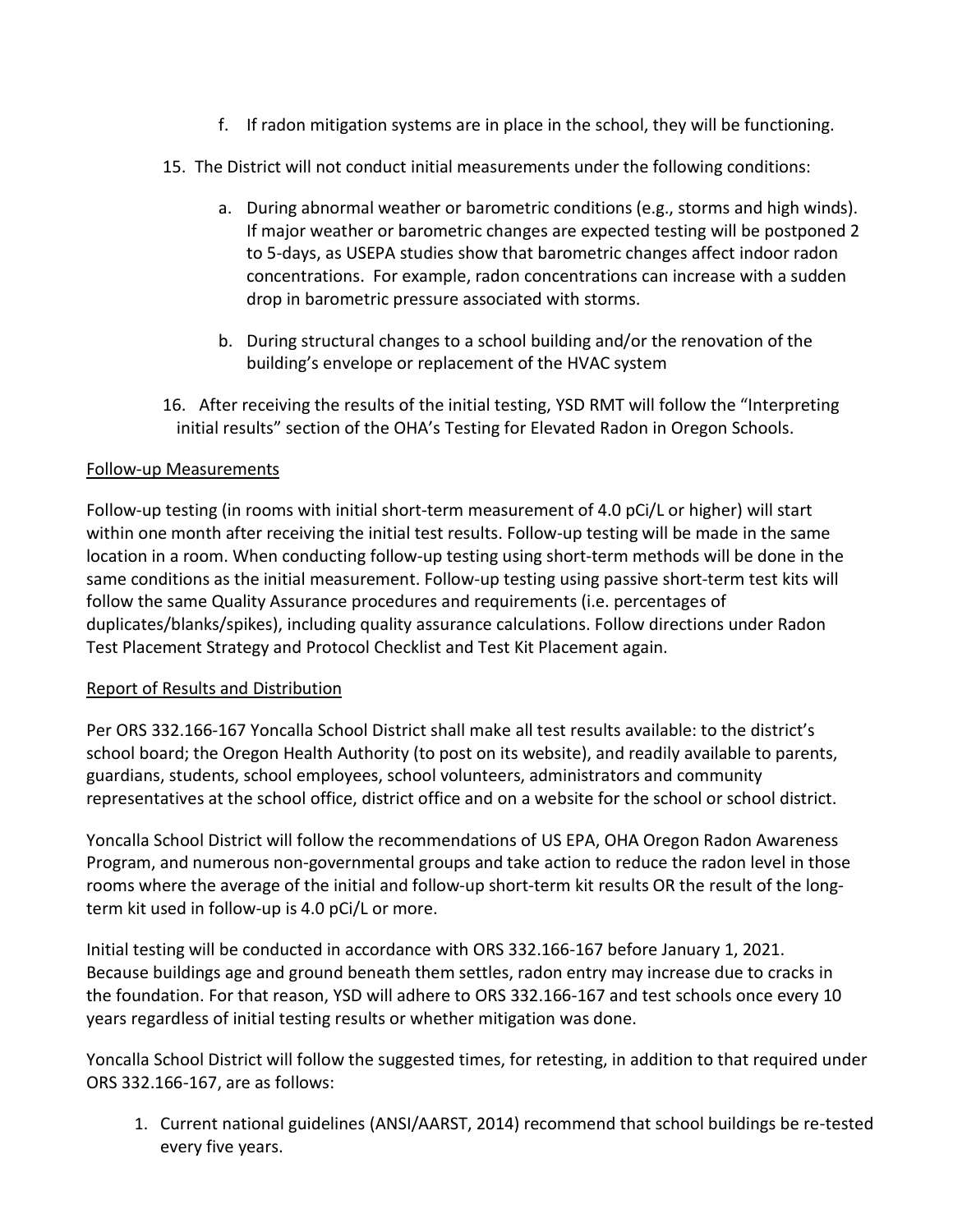- 2. If radon mitigation measures have been implemented in a school, retest these systems as a periodic check to ensure that the radon mitigation measures are working. EPA does not provide a specific interval, but OHA recommends that schools with radon mitigation measures retest every 5 years.
- 3. Retest after major renovations to the structure of a school building or after major alterations to a school's HVAC system. These renovations and alterations may increase radon levels within a school building.
- 4. If major renovations to the structure of a school building or major alterations to a school's HVAC system are planned, the District will retest the school before initiating the renovation. If elevated radon is present, radon-resistant techniques may be included as part of the renovation.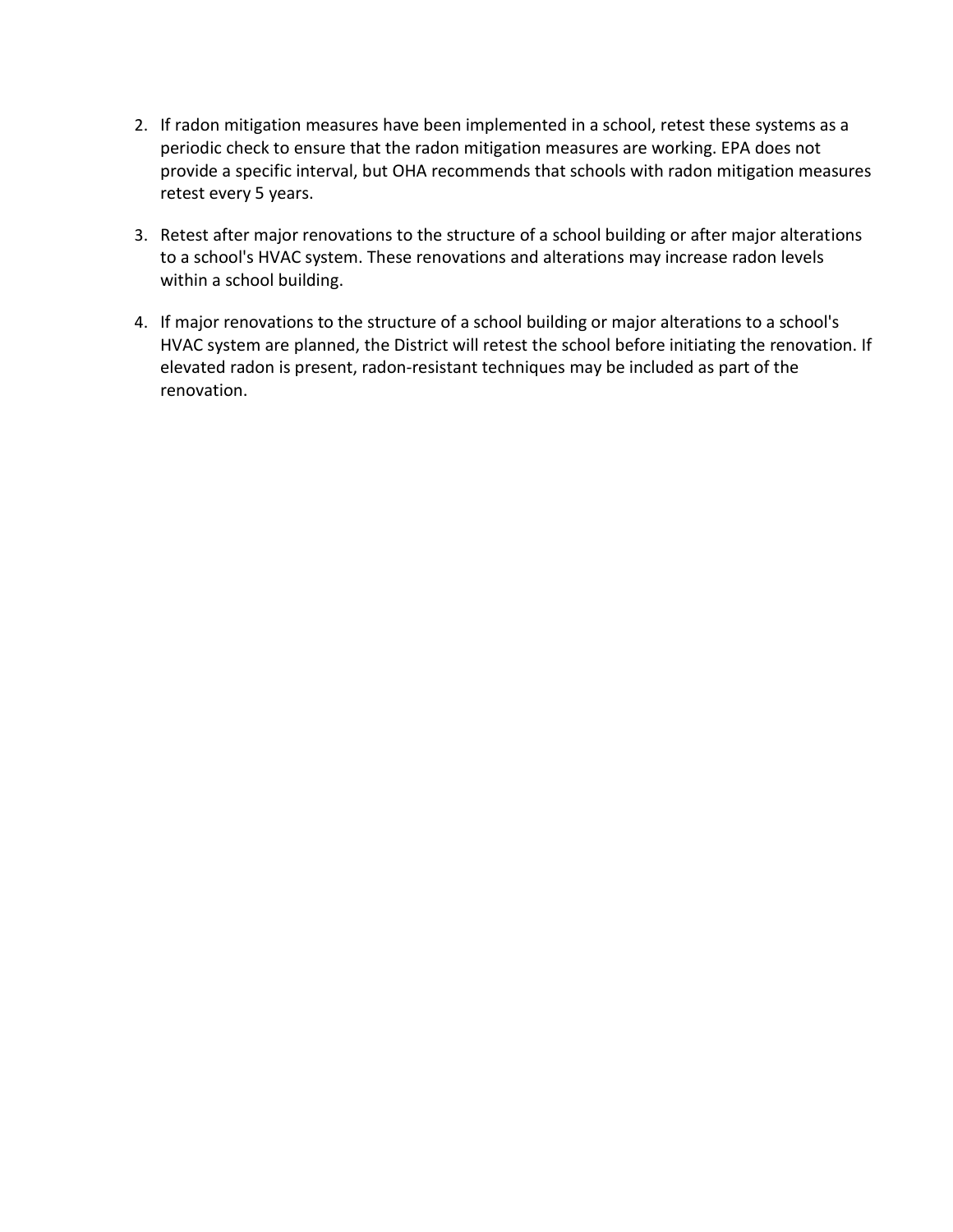#### **GLOSSARY**

**Radon -** A gaseous radioactive decay product of radium.

**Blanks -** Measurements made by analyzing unexposed (closed) detectors that accompanied exposed detectors to the field. The School District use of blanks is to assess any change in analysis result caused by exposure other than in the environment to be measured. Background levels may be due to leakage of radon into the detector, detector response to gamma radiation, or other causes.

**Closed-Building Conditions** - Means keeping all windows closed, keeping doors closed except for normal entry and exit, and not operating fans or other machines which bring in air from outside. Fans that are part of a radon-reduction system or small exhaust fans operating for only short periods of time may run during the test.

**Duplicates -** Duplicate measurements provide a check on the precision of the measurement result and allow the user to make an estimate of the relative precision. Large precision errors may be caused by detector manufacture or improper data transcription or handling by suppliers, laboratories, or technicians performing placements. Precision error can be an important component of the overall error. The precision of duplicate measurements are monitored and recorded as quality records.

**Spikes** – Measurements used to assess the accuracy of a lab analysis and/or how accurately detectors supplied by a laboratory (i.e. test kit manufacturer) measure radon. "Spikes" are test kits that have been exposed to a known concentration of radon in a chamber approved by the National Radon Proficiency Program (NRPP) or National Radon Safety Board (NRSB). The process for completing this aspect of a radon measurement effort's Quality Assurance/Quality Control plan is laid out in the Radon Test Placement Strategy and Protocol Checklist below.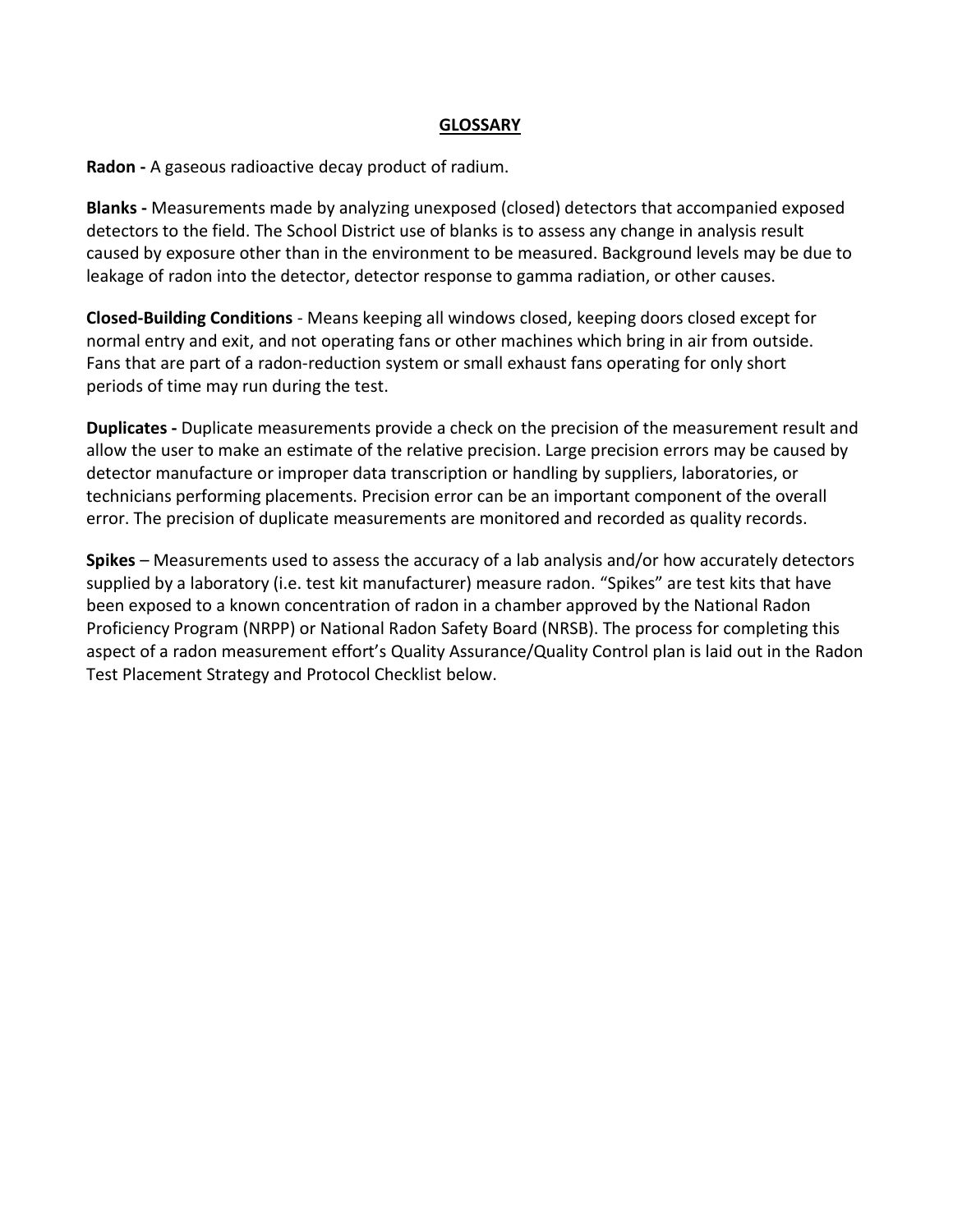# **Appendix A: Test Kit Placement Guide**

Once the number of test kits is determined, they will be placed in the frequently-occupied rooms as identified in the "What Rooms Should Be Tested?" section above.

- a. These items will be checked prior to the placement of the radon test kits:
	- $\Box$  Closed building conditions have been maintained in the building for 12 hours.
	- $\Box$  HVAC system is operating as it normally would when students and faculty are present.
	- $\Box$  Testing is being done during a time that students and faculty are present.

b. As detectors are placed in the rooms determined during section 1, thorough and accurate data needs to be recorded on the device log and floor plan (see sample below).

Protocol for all test kits include the following; be sure that each detector placed is:

- $\Box$  in a location where it will be undisturbed
- $\Box$  out of direct sunlight
- $\Box$  three feet from all doors and windows
- $\Box$  four inches from all other objects
- $\Box$  at least 1 foot from all exterior walls
- $\Box$  at least 20 inches to 6 feet from the floor
- $\Box$  out of direct air flow from vents
- $\Box$  four feet from heat source

To protocol above, School Measurement Teams in other states simply place the test kit on the teacher's desk or up (out of the way of students) on a bookshelf.

- c. Specific protocol for duplicate measurements.
	- $\Box$  Placed duplicate (side-by-side) test kit 4-5 inches away from test kit for that room.
- d. Specific protocol for blank measurements.
	- $\Box$  Unwrap blanks, open, but then immediately close and reseal them.
	- $\Box$  Place the test kit next to the detector kit(s) for the room 4-5 inches away.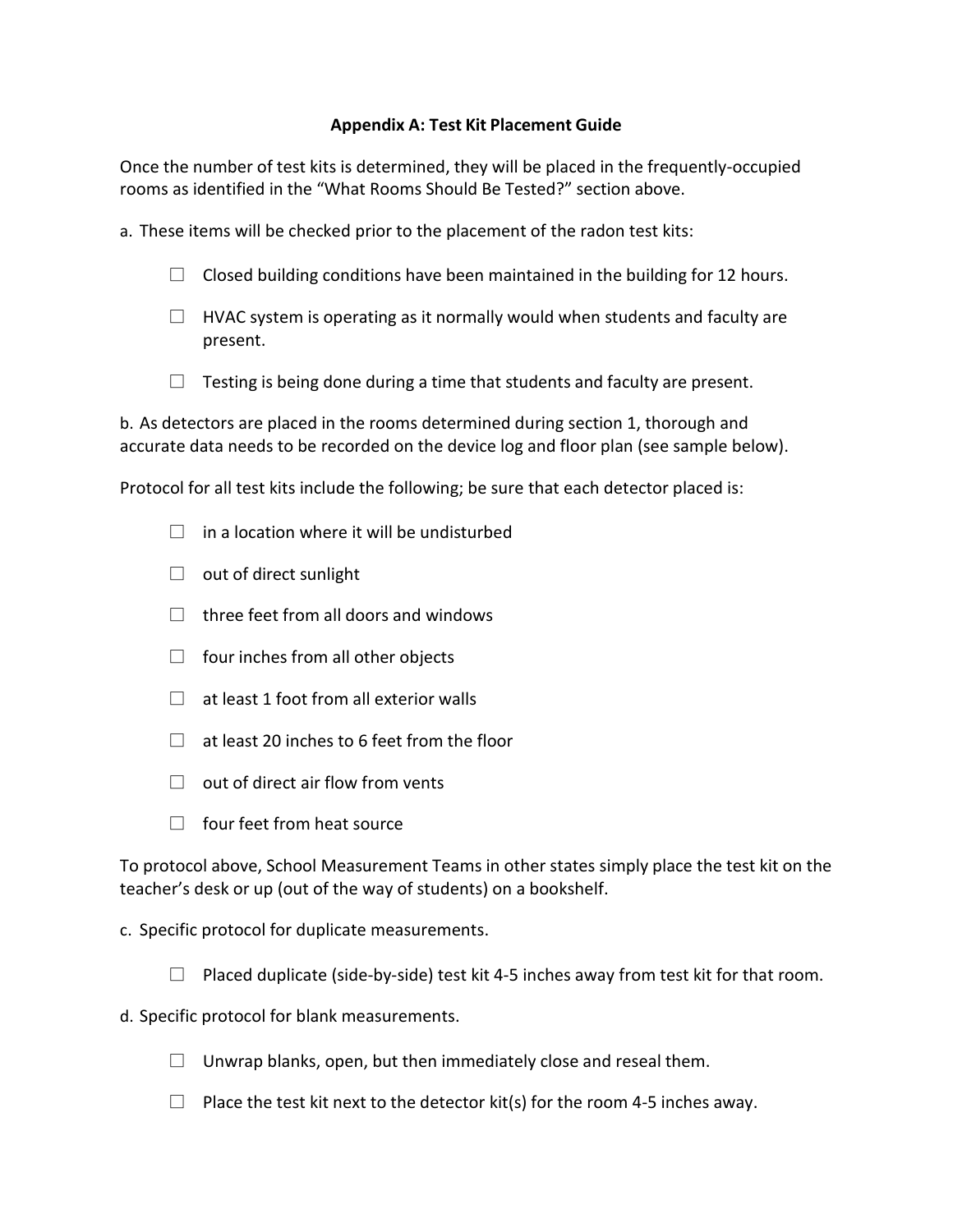- e. Specific protocol for spiked test kits.
	- $\Box$  Arrange for the spiked test kits to arrive back from the Certified Performance Test Chamber to the School Measurement Team as close to the day that kits are retrieved from the school as possible. [See *Quality Assurance Procedures for a School Radon Measurement Progra*m in OHA's Testing for Elevated Radon in Oregon Schools.]
- f. Testing Period.

The minimum length of time test kits should be left out is 48 hours, but not exceed seven days. Adhere to kit manufacturer's instructions for more specific recommendations. It's best if devices should be left in place for four days to ensure optimum results. Placement of kits is best done on a Monday.

Retrieving Kits: Once the testing period has ended, all test kits placed at a school site (detectors, duplicates, and blanks) need to be retrieved. This will be done on the same date. Complete the data sheet when retrieving detectors. Retrieval of kits is best done on a Thursday.

- $\Box$  Record ending date and time (kits were pick up) information, per the "Test Kit" Placement Log" [Appendix D of OHA's Testing for Elevated Radon in Oregon Schools.]
- $\Box$  Record ending information on the test kit package (if required).
- g. Prepare and mail all kits.
	- $\Box$  Seal and prepare test kits to be mailed to the lab by the manufacturer's instructions.
	- $\Box$  Include those spiked kits (not identified as such) in the same box(es) as other kit types.
	- $\Box$  Mail all test kits (detectors, duplicates, blanks, spikes) to the Radon Measurement Laboratory using a mail service that guarantees delivery to the laboratory within two days at maximum, but **preferably overnight** shipping.